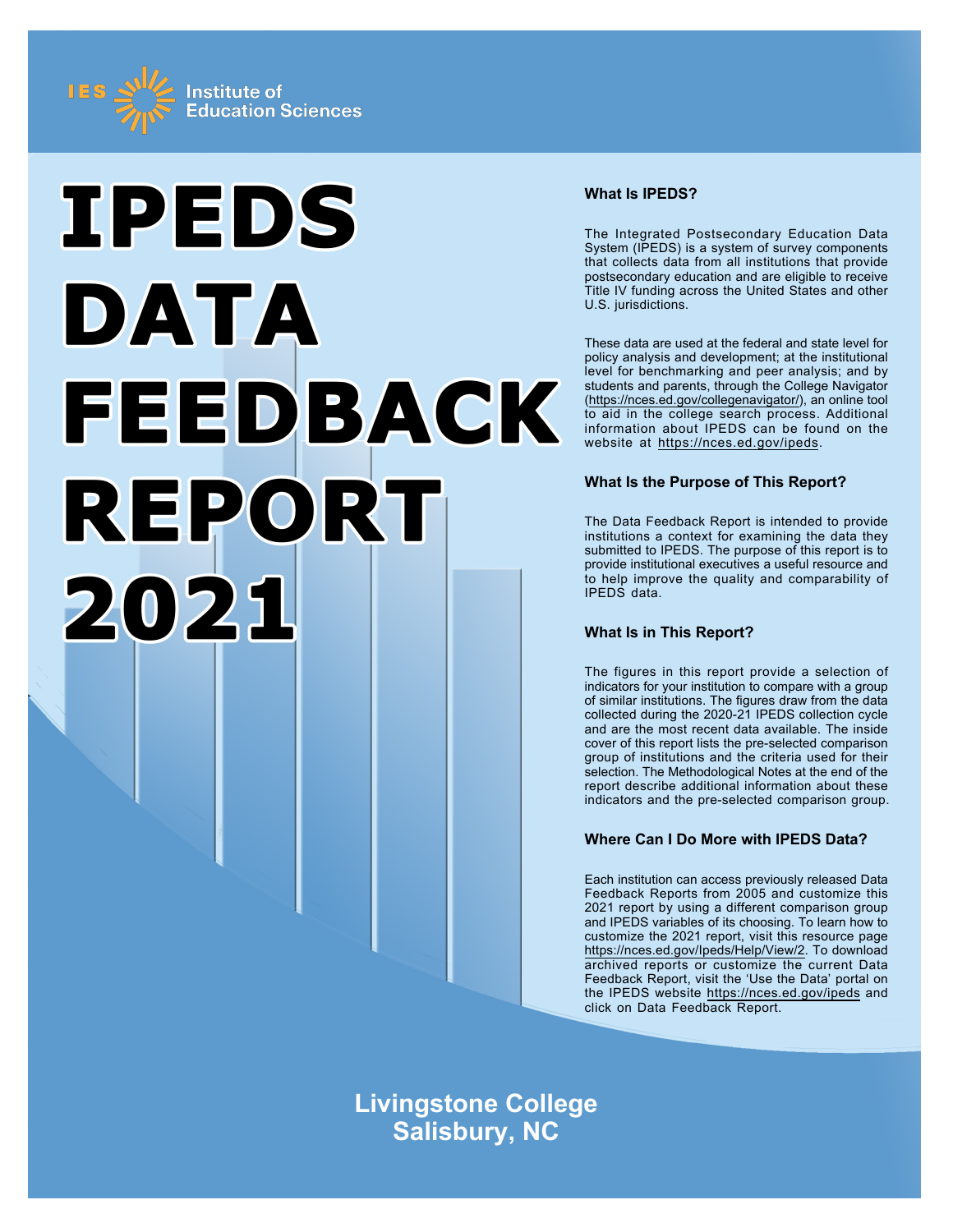# **COMPARISON GROUP**

Comparison group data are included to provide a context for interpreting your institution's indicators. If your institution did not define a custom comparison group for this report by July 15, 2021 NCES selected a comparison group for you. (In this case, the characteristics used to define the comparison group appears below.) The customized Data Feedback Report function available at<https://nces.ed.gov/ipeds/use-the-data/> can be used to reproduce the figures in this report using different peer groups.

The custom comparison group chosen by Livingstone College includes the following 10 institutions:

Claflin University (Orangeburg, SC)

- Dillard University (New Orleans, LA)
- Fisk University (Nashville, TN)
- Johnson C Smith University (Charlotte, NC)
- Lane College (Jackson, TN)
- Saint Augustine"s University (Raleigh, NC)
- Shaw University (Raleigh, NC)
- Stillman College (Tuscaloosa, AL)
- Tougaloo College (Tougaloo, MS)
- Wiley College (Marshall, TX)

# **The figures in this report have been organized and ordered into the following topic areas:**

| <b>Topic Area</b>                                    | <b>Figures</b>                | Pages       |
|------------------------------------------------------|-------------------------------|-------------|
| 1) Admissions (only for non-open-admissions schools) | 1 and $2$                     | 3           |
| 2) Student Enrollment                                | 3, 4, 5 and 6                 | $3$ and $4$ |
| 3) Awards                                            |                               | 4           |
| 4) Charges and Net Price                             | 8 and 9                       | 5           |
| 5) Student Financial Aid                             | 10 and 11                     | 5           |
| 6) Military Benefits*                                | [No charts applicable]        |             |
| 7) Retention and Graduation Rates                    | 12, 13, 14, 15, 16, 17 and 18 | 6, 7 and 8  |
| 8) Finance                                           | 19 and 20                     | 8           |
| 9) Staff                                             | 21 and 22                     | 9           |
| 10) Libraries*                                       | 23 and 24                     | 9 and 10    |

\*These figures only appear in customized Data Feedback Reports (DFRs), which are available through Use the Data portal on the IPEDS website.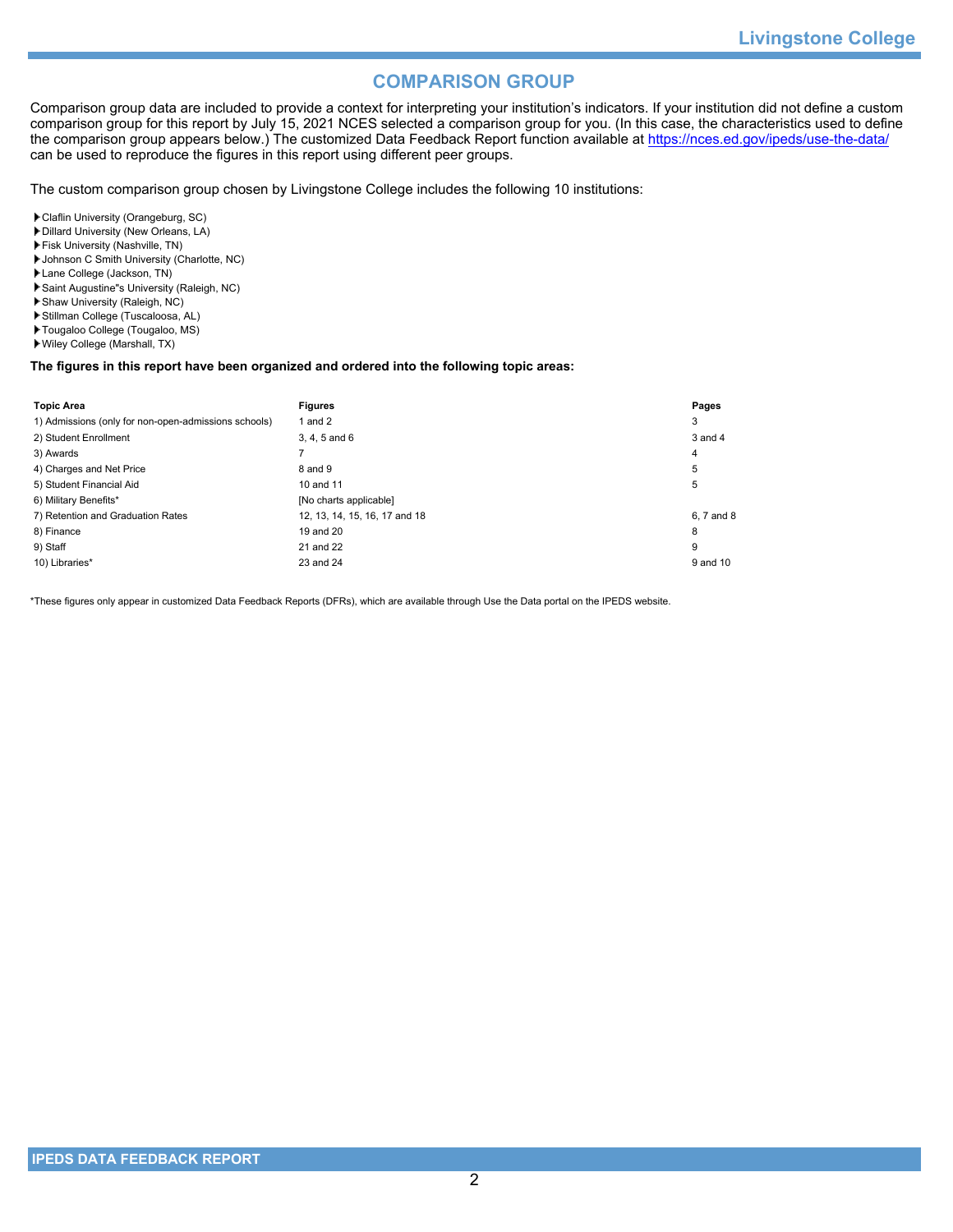**Figure 1. Number of first-time undergraduate students who applied, were admitted, and enrolled full and part time: Fall 2020**



NOTE: Admissions data are presented only for institutions that do not have an open admission policy, and apply to first-time, degree/certificate-seeking undergraduate students only. For details, see the Methodological Notes. N is the number of institutions in the comparison group.

SOURCE: U.S. Department of Education, National Center for Education Statistics, Integrated Postsecondary Education Data System (IPEDS): Winter 2020-21, Admissions component.

# **Figure 2. Percent of first-time undergraduate applicants admitted, and percent of admitted students enrolled full and part time: Fall 2020**



NOTE: Admissions data are presented only for institutions that do not have an open admission policy, and apply to first-time, degree/certificate-seeking undergraduate students only. For details, see the Methodological Notes. See 'Use of Median Values for Comparison Group' for how median values are determined. N is the number of institutions in the comparison group.

SOURCE: U.S. Department of Education, National Center for Education Statistics, Integrated Postsecondary Education Data System (IPEDS): Winter 2020-21, Admissions component.

# **Figure 3. Percent of all students enrolled, by race/ethnicity, and percent of students who are women: Fall 2020**



**The Comparison Group Median (N=10)** Comparison Group Median (N=10)

NOTE: For more information about disaggregation of data by race and ethnicity, see the Methodological Notes. Median values for the comparison group will not add to 100%. See 'Use of<br>Median Values for Comparison Group' for

SOURCE: U.S. Department of Education, National Center for Education Statistics, Integrated Postsecondary Education Data System (IPEDS): Spring 2021, Fall Enrollment component.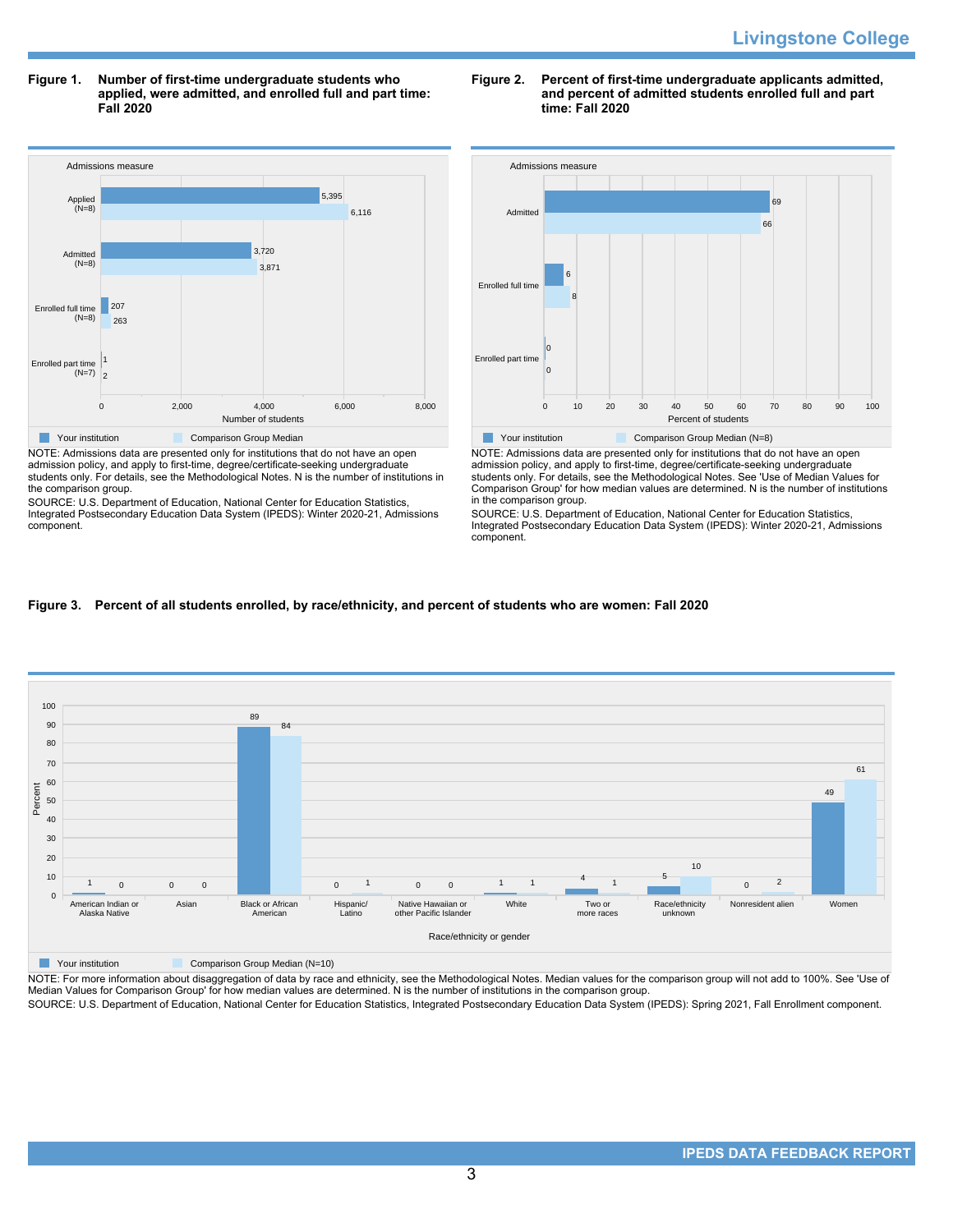**Figure 4. 12-month FTE enrollment, total unduplicated headcount, full- and part-time undergraduate headcount (2019-20) and total fall enrollment, full-time and part-time undergraduate fall enrollment (Fall 2020)**



NOTE: For details on calculating full-time equivalent (FTE) enrollment, see Calculating FTE in the Methodological Notes. Total headcount, FTE, and full- and part-time fall enrollment include both undergraduate and postbaccalaureate students, when applicable. N is the number of institutions in the comparison group.

SOURCE: U.S. Department of Education, National Center for Education Statistics, Integrated Postsecondary Education Data System (IPEDS): Fall 2020, 12-month Enrollment component and Spring 2021, Fall Enrollment component.

#### **Figure 6. Percent of students enrolled in distance education courses, by amount of distance education and student level: 2019-20**



NOTE: N is the number of institutions in the comparison group.

SOURCE: U.S. Department of Education, National Center for Education Statistics, Integrated Postsecondary Education Data System (IPEDS): Fall 2020, 12-month Enrollment component.





NOTE: N is the number of institutions in the comparison group. SOURCE: U.S. Department of Education, National Center for Education Statistics, Integrated Postsecondary Education Data System (IPEDS): Spring 2021, Fall Enrollment component.

#### **Figure 7. Number of degrees awarded, by level: 2019-20**



NOTE: For additional information about postbaccalaureate degree levels, see the Methodology Notes. N is the number of institutions in the comparison group. SOURCE: U.S. Department of Education, National Center for Education Statistics, Integrated Postsecondary Education Data System (IPEDS): Fall 2020, Completions component.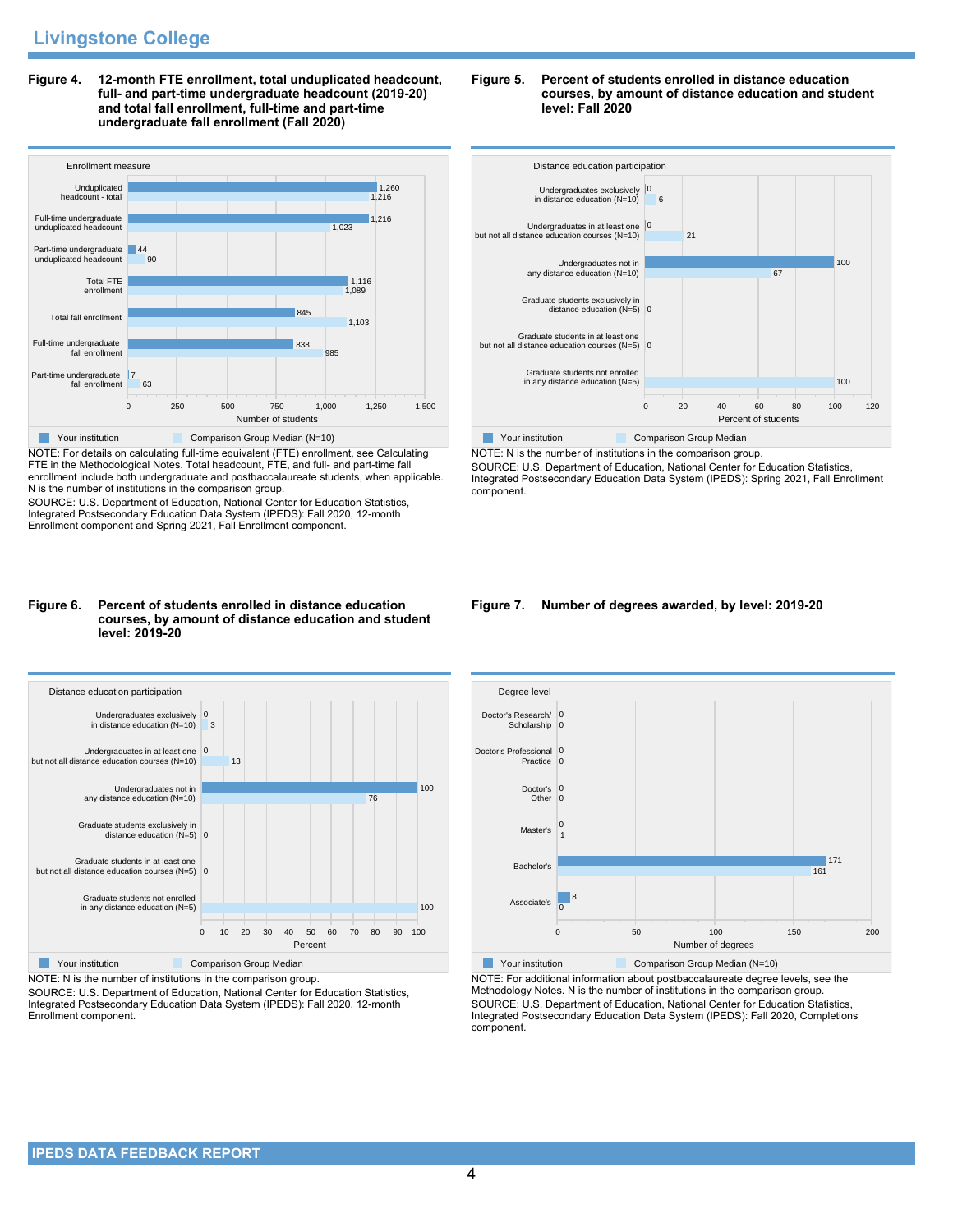**Figure 8. Tuition and required fees for full-time, first-time degree/certificate-seeking undergraduates: Academic years 2017-18 to 2020-21**



NOTE: The tuition and required fees shown here are the lowest reported from the categories of in-district, in-state, and out-of-state. N is the number of institutions in the comparison group.

SOURCE: U.S. Department of Education, National Center for Education Statistics, Integrated Postsecondary Education Data System (IPEDS): Fall 2020, Institutional Characteristics component.





NOTE: Average net price is for full-time, first-time degree/certificate-seeking undergraduate students and is generated by subtracting the average amount of federal, state/local government, and institutional grant and scholarship awarded aid from the total cost of attendance. Total cost of attendance is the sum of published tuition and required fees (lower of in-district or in-state for public institutions), books and supplies, and the weighted average of room and board and other expenses. For details, see the Methodological Notes. N is the number of institutions in the comparison group. SOURCE: U.S. Department of Education, National Center for Education Statistics, Integrated Postsecondary Education Data System (IPEDS): Fall 2020, Institutional Characteristics component and Winter 2020-21, Student Financial Aid component.

#### **Figure 11. Average amounts of awarded grant or scholarship aid, or loans awarded to full-time, first-time degree/certificateseeking undergraduate students, by type of aid: 2019-20**



NOTE: Any grant aid above includes grant or scholarship aid awarded from the federal government, state/local government, or the institution. Federal grants include Federal Pell grants and other federal grants. Any loans include federal loans and other loans awarded to students. For details on how students are counted for financial aid reporting, see Cohort Determination in the Methodological Notes. N is the number of institutions in the comparison group.

SOURCE: U.S. Department of Education, National Center for Education Statistics, Integrated Postsecondary Education Data System (IPEDS): Winter 2020-21, Student Financial Aid component.



NOTE: Any grant aid above includes grant or scholarship aid awarded from the federal government, state/local government, or the institution. Federal grants include Federal Pell grants and other federal grants. Any loans include federal loans and other loans awarded to students. Average amounts of aid were calculated by dividing the total aid awarded by the unduplicated count of recipients at each institution. N is the number of institutions in the comparison group.

SOURCE: U.S. Department of Education, National Center for Education Statistics, Integrated Postsecondary Education Data System (IPEDS): Winter 2020-21, Student Financial Aid component.

#### **Figure 10. Percent of full-time, first-time degree/certificate-seeking undergraduate students who were awarded grant or scholarship aid, or loans, by type of aid: 2019-20**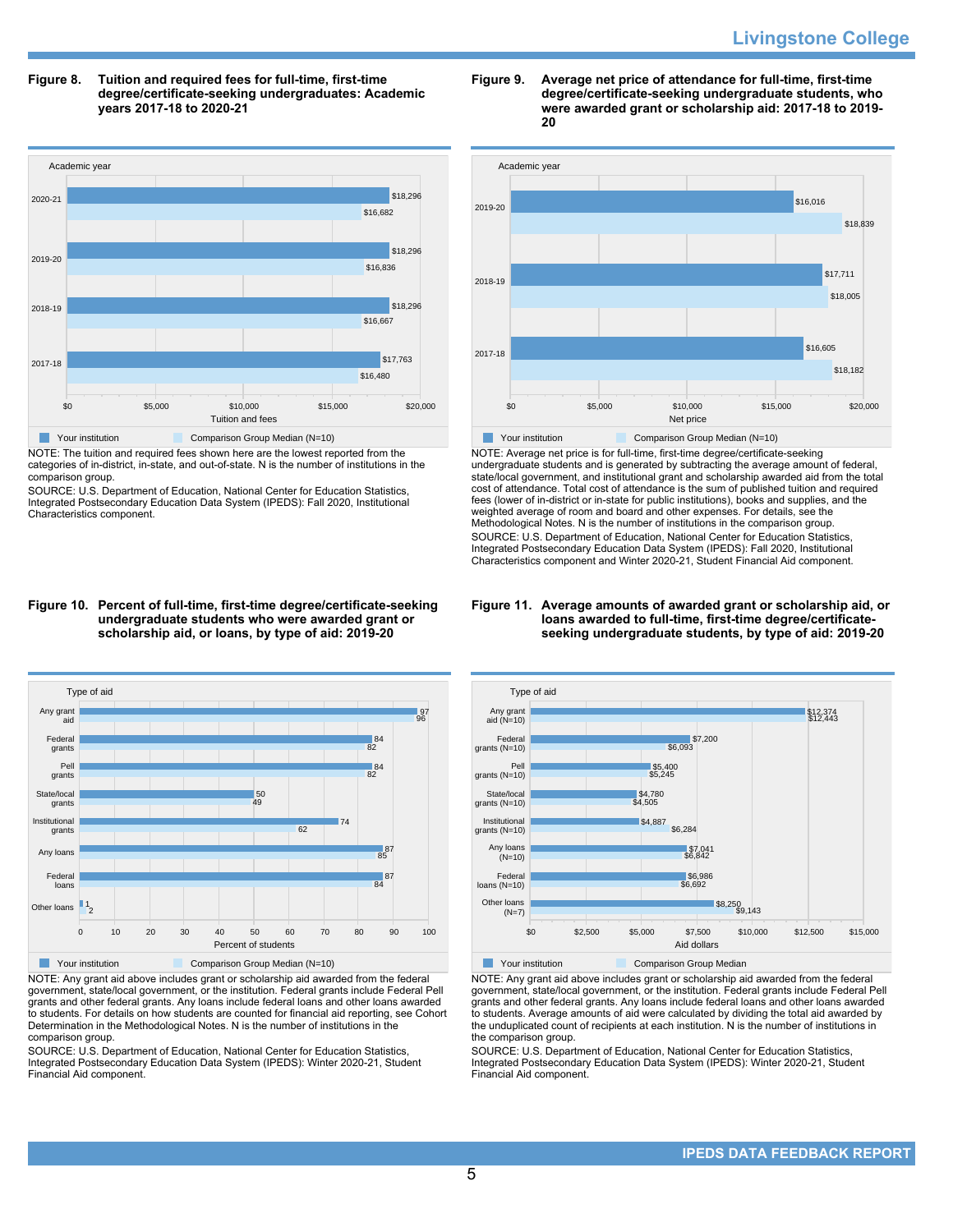# **Figure 12. Retention rates of first-time bachelor's degree-seeking students, by attendance status: Fall 2019 cohort**



NOTE: Retention rates are measured from the fall of first enrollment to the following fall. Academic reporting institutions report retention data for the Fall 2019 cohort of students who are still enrolled as of the institution's official fall reporting date or as of October 15, 2020. Program reporters determine the cohort with enrollment any time between August 1 - October 31, 2019 and retention based on August 1, 2020. Four-year institutions report retention rates for students seeking a bachelor's degree. For more details, see the Methodological Notes. N is the number of institutions in the comparison group. SOURCE: U.S. Department of Education, National Center for Education Statistics, Integrated Postsecondary Education Data System (IPEDS): Spring 2021, Fall Enrollment component.



**Figure 13. Graduation and transfer-out rates of full-time, first-time**

**degree/certificate-seeking undergraduates within 150% of normal time to program completion: 2014 cohort**

NOTE: Graduation rate cohort includes all full-time, first-time degree/certificate-seeking undergraduate students. Graduation and transfer-out rates are the Student Right-to-Know rates. Only institutions with mission to prepare students to transfer are required to report transfer out. For more details, see the Methodological Notes. N is the number of institutions in the comparison group.

SOURCE: U.S. Department of Education, National Center for Education Statistics, Integrated Postsecondary Education Data System (IPEDS): Winter 2020-21, Graduation Rates component.





**The Comparison Group Median** Comparison Group Median

NOTE: For more information about disaggregation of data by race and ethnicity, see the Methodological Notes. The graduation rates are the Student Right-to-Know (SRK) rates. Median values for the comparison group will not add to 100%. N is the number of institutions in the comparison group. Medians are not reported for comparison groups with less than three values.

SOURCE: U.S. Department of Education, National Center for Education Statistics, Integrated Postsecondary Education Data System (IPEDS): Winter 2020-21, Graduation Rates component.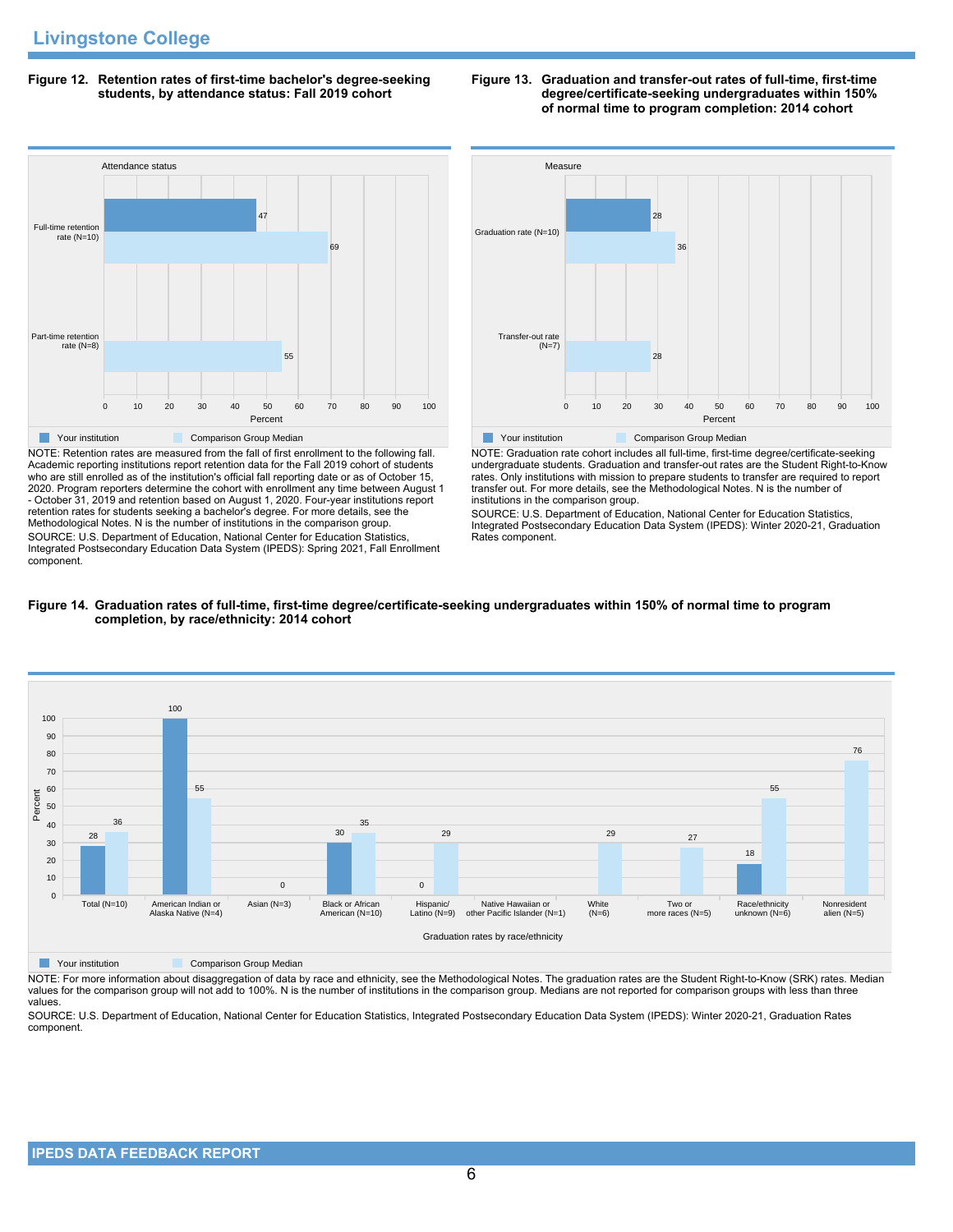**Figure 15. Graduation rates of full-time, first-time degree/certificateseeking undergraduates within 150% of normal time to program completion, by type of aid: 2014 cohort**

**Figure 16. Bachelor's degree graduation rates of full-time, first-time bachelor's degree-seeking undergraduates within 4 years, 6 years, and 8 years: 2012 cohort**



NOTE: Graduation rate cohort includes all full-time, first-time degree/certificate-seeking undergraduate students. Data were collected on those students, who at entry of the cohort, were awarded a Pell Grant and students who were awarded a Subsidized Stafford loan, but did not receive a Pell Grant. Graduation rates are the Student Right-to-Know rates. For more details, see the Methodological Notes. N is the number of institutions in the comparison group.

SOURCE: U.S. Department of Education, National Center for Education Statistics, Integrated Postsecondary Education Data System (IPEDS): Winter 2020-21, Graduation Rates component.



NOTE: The 4-, 6-, and 8-year graduation rates are calculated using the number of students who completed a bachelor's or equivalent degree from a cohort of students who entered the institution seeking a bachelor's or equivalent degree. For details, see the Methodological Notes. N is the number of institutions in the comparison group. Medians are not reported for comparison groups with less than three values. SOURCE: U.S. Department of Education, National Center for Education Statistics, Integrated Postsecondary Education Data System (IPEDS): Winter 2020-21, 200% Graduation Rates component.





**The Comparison Group Median** 

NOTE: Award measures are based on the highest award received after 8 years of entry and enrollment measures are based on students who did not receive an award after 8 years of entry. Student cohorts (i.e., First-time, full-time; First-time, part-time; Non-first-time, full-time; and Non-first-time, part-time) are degree/certificate-seeking undergraduate students who entered the institution between July 1, 2012-June 30, 2013. Pell recipients are students with demonstrated financial need. For more details, see the Methodological Notes. N is the number of institutions in the comparison group. Medians are not reported for comparison groups with less than three values.

SOURCE: U.S. Department of Education, National Center for Education Statistics, Integrated Postsecondary Education Data System (IPEDS): Winter 2020-21, Outcome Measures component.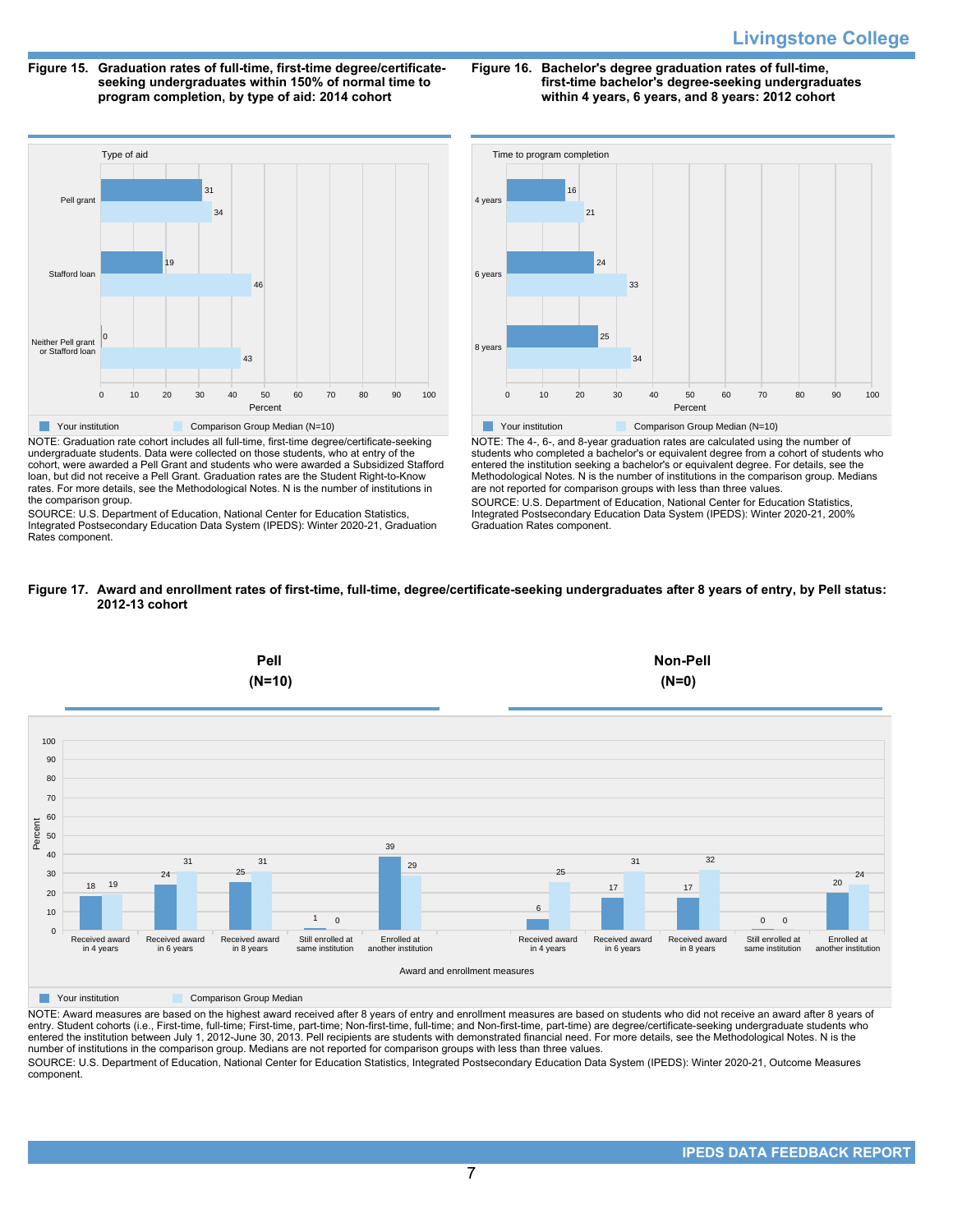**Figure 18. Award and enrollment rates of non-first-time, full-time, degree/certificate-seeking undergraduates after 8 years of entry, by Pell status: 2012-13 cohort**



NOTE: Award measures are based on the highest award received after 8 years of entry and enrollment measures are based on students who did not receive an award after 8 years of entry. Student cohorts (i.e., First-time, full-time; First-time, part-time; Non-first-time, full-time; and Non-first-time, part-time) are degree/certificate-seeking undergraduate students who entered the institution between July 1, 2012-June 30, 2013. Pell recipients are students with demonstrated financial need. For more details, see the Methodological Notes. N is the number of institutions in the comparison group. Medians are not reported for comparison groups with less than three values. SOURCE: U.S. Department of Education, National Center for Education Statistics, Integrated Postsecondary Education Data System (IPEDS): Winter 2020-21, Outcome Measures component.

#### **Figure 19. Percent distribution of core revenues, by source: Fiscal year 2020**





NOTE: The comparison group median is based on those members of the comparison group that report finance data using the same accounting standards as the comparison institution. For more information, see the Methodological Notes. N is the number of institutions in the comparison group.

SOURCE: U.S. Department of Education, National Center for Education Statistics, Integrated Postsecondary Education Data System (IPEDS): Spring 2021, Finance component.



NOTE: Expenses per full-time equivalent (FTE) enrollment, particularly instruction, may be inflated because finance data includes all core expenses while FTE reflects credit activity only. For details on calculating FTE enrollment and a detailed definition of core expenses, see the Methodological Notes. N is the number of institutions in the comparison group. SOURCE: U.S. Department of Education, National Center for Education Statistics, Integrated Postsecondary Education Data System (IPEDS): Fall 2020, 12-month Enrollment component and Spring 2021, Finance component.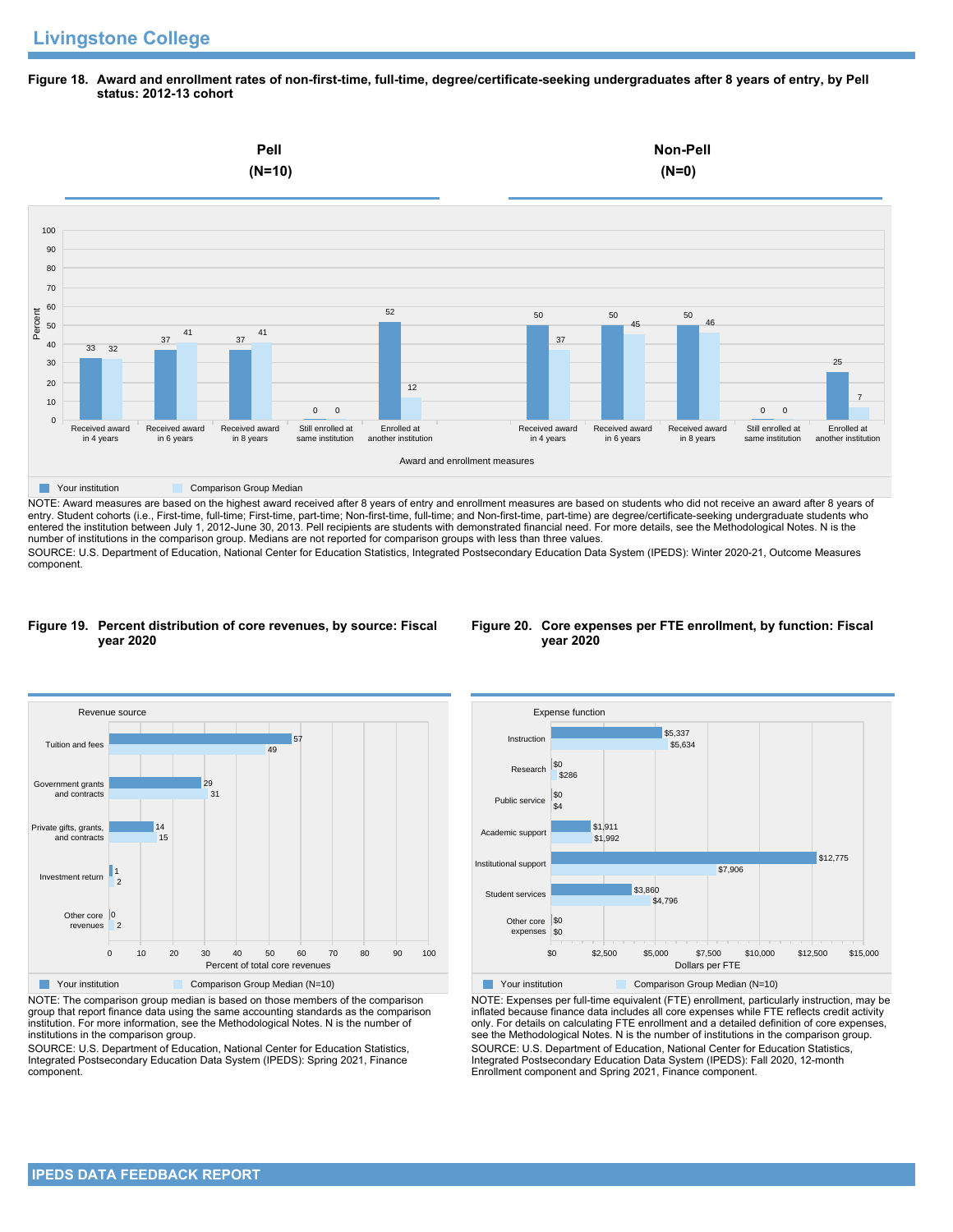# **Figure 21. Full-time equivalent staff, by occupational category: Fall 2020**



NOTE: Graduate assistants are not included. For calculation details, see the Methodological Notes. N is the number of institutions in the comparison group. SOURCE: U.S. Department of Education, National Center for Education Statistics, Integrated Postsecondary Education Data System (IPEDS): Spring 2021, Human Resources component.

9

#### **Figure 22. Average salaries of full-time instructional non-medical staff equated to 9-months worked, by academic rank: Academic year 2020-21**

# **Figure 23. Percent distribution of library collection, by material type: Fiscal Year 2020**



NOTE: See Methodology Notes for more details on average salary. N is the number of institutions in the comparison group. Medians are not reported for comparison groups with less than three values.

SOURCE: U.S. Department of Education, National Center for Education Statistics, Integrated Postsecondary Education Data System (IPEDS): Spring 2021, Human Resources component.



NOTE: N is the number of institutions in the comparison group.

SOURCE: U.S. Department of Education, National Center for Education Statistics, Integrated Postsecondary Education Data System (IPEDS): Spring 2021, Academic Libraries component.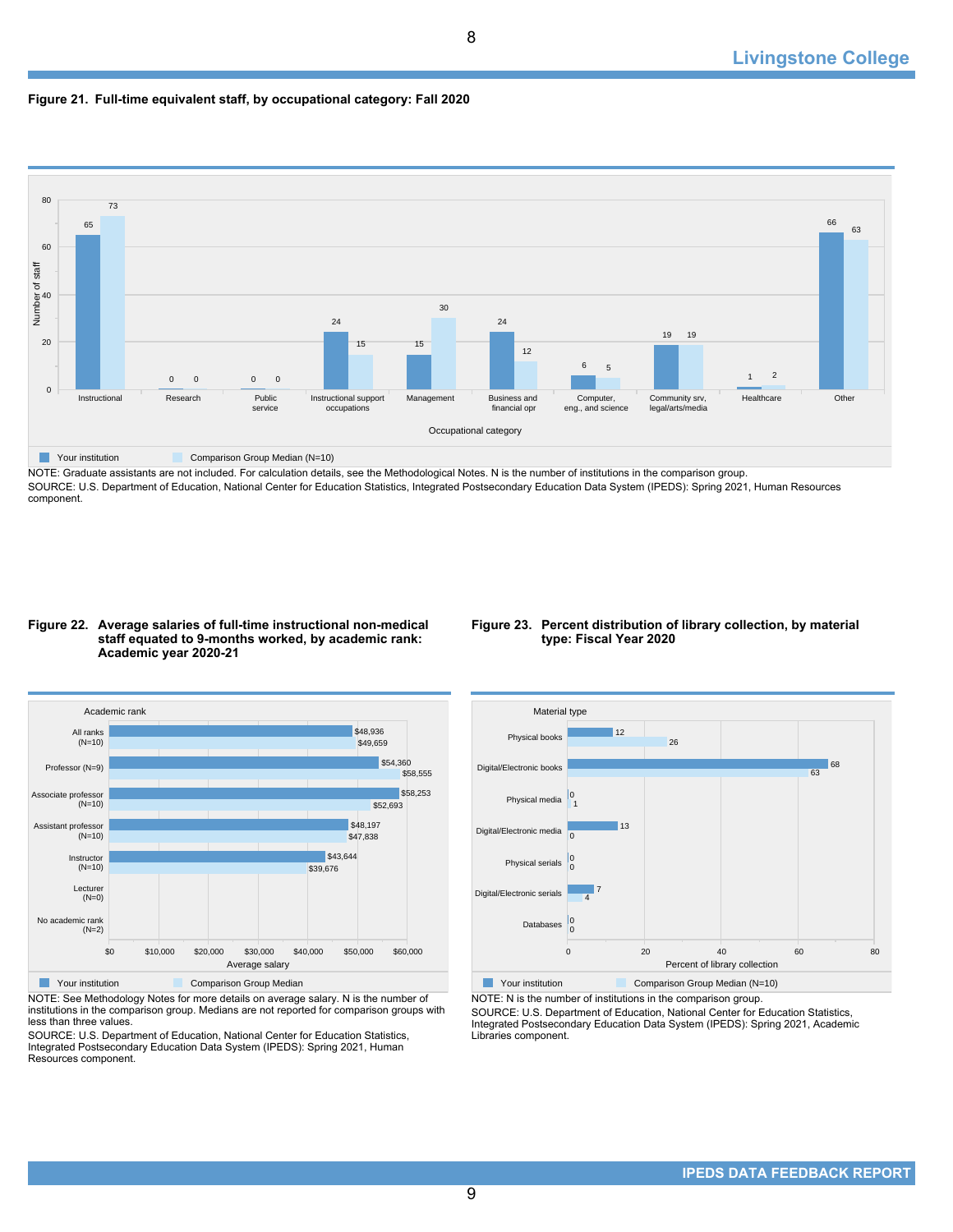# **Figure 24. Percent distribution of library expenses, by function: Fiscal Year 2020**



SOURCE: U.S. Department of Education, National Center for Education Statistics, Integrated Postsecondary Education Data System (IPEDS): Spring 2021, Academic Libraries component.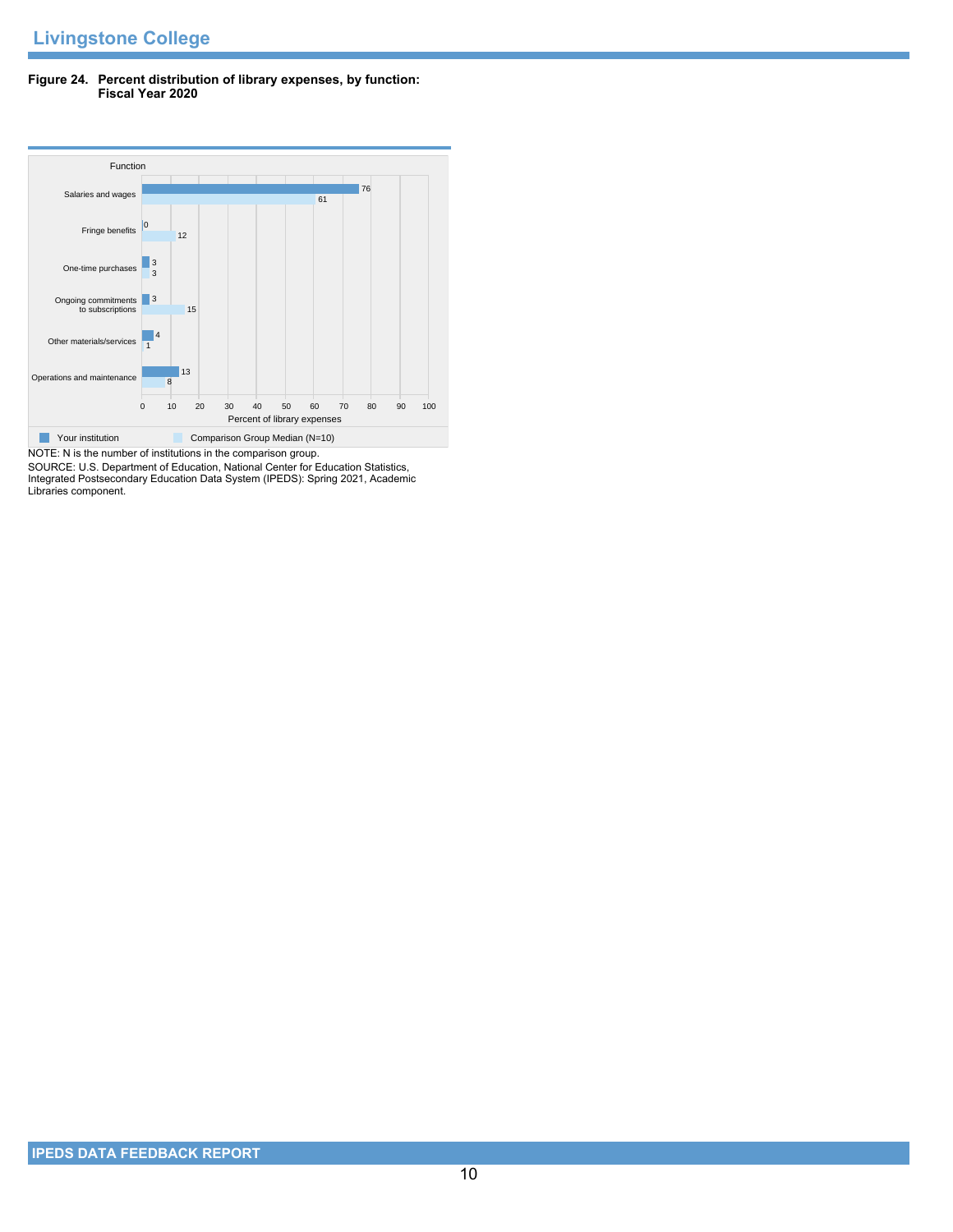# **METHODOLOGICAL NOTES**

# **Overview**

This report is based on data supplied by institutions to IPEDS during 2020-21 data collection year. Response rates exceeded 99% for most surveys. IPEDS data release memos at <https://nces.ed.gov/ipeds/use-the-data/survey-components> provide an overview of the number of institutions responding to the survey components. Furthermore, data used in this report are provisional level and may be revised for a limited time through the IPEDS Prior Year Revision system.

# **Use of Median Values for Comparison Group**

This report compares your institution's data to the median value for the comparison group for each indicator shown in the figure. If more than one indicator is present in a figure, the median values are determined separately for each indicator. Medians are not displayed for comparison groups with fewer than three values. Where percentage distributions are presented, median values may not add to 100%. To access all the data used to create the figures included in this report, go to 'Use the Data' portal on the IPEDS website at this provided link (<https://nces.ed.gov/ipeds>).

# **Missing Indicators**

If a indicator is not reported for your institution, the omission indicates that the indicator is not relevant to your institution and the data were not collected. Not all notes may be applicable to your report.

# **Use of Imputed Data**

All IPEDS data are subject to imputation for total (institutional) and partial (item) nonresponse. If necessary, imputed values were used to prepare your report.

# **Data Confidentiality**

IPEDS data are not collected under a pledge of confidentiality.

# **Disaggregation of Data by Race/Ethnicity**

When applicable, some indicators are disaggregated by race/ethnicity. Data disaggregated by race/ethnicity have been reported using the 1997 Office of Management and Budget categories. Detailed information about the race/ethnicity categories can be found at <https://nces.ed.gov/ipeds/Section/Resources>.

# **Cohort Determination for Reporting Student Financial Aid, Graduation Rates, and Outcome Measures**

Student cohorts for reporting Student Financial Aid and Graduation Rates data are based on the reporting type of the institution. For institutions that report based on an academic year (those operating on standard academic terms), student counts and cohorts are based on fall term data. Student counts and cohorts for program reporters (those that do not operate on standard academic terms) are based on unduplicated counts of students enrolled during a full 12-month period.

Student cohorts for reporting Outcome Measures are based on a full-year cohort from July 1-June 30 for all degree-granting institutions.

# **DESCRIPTION OF INDICATORS USED IN THE FIGURES**

### **Admissions (only for non-open-admissions schools)**

### *Admissions and Test Score Data*

Admissions and test score data are presented only for institutions that do not have an open admission policy, and apply to first-time, degree/certificate-seeking undergraduate students only. Applicants include only those students who fulfilled all requirements for consideration for admission and who were notified of one of the following actions: admission, non-admission, placement on a wait list, or application withdrawn (by applicant or institution). Admitted applicants (admissions) include wait-listed students who were subsequently offered admission. Early decision, early action, and students who began studies during the summer prior to the fall reporting period are included. For customized Data Feedback Reports, test scores are presented only if scores are required for admission.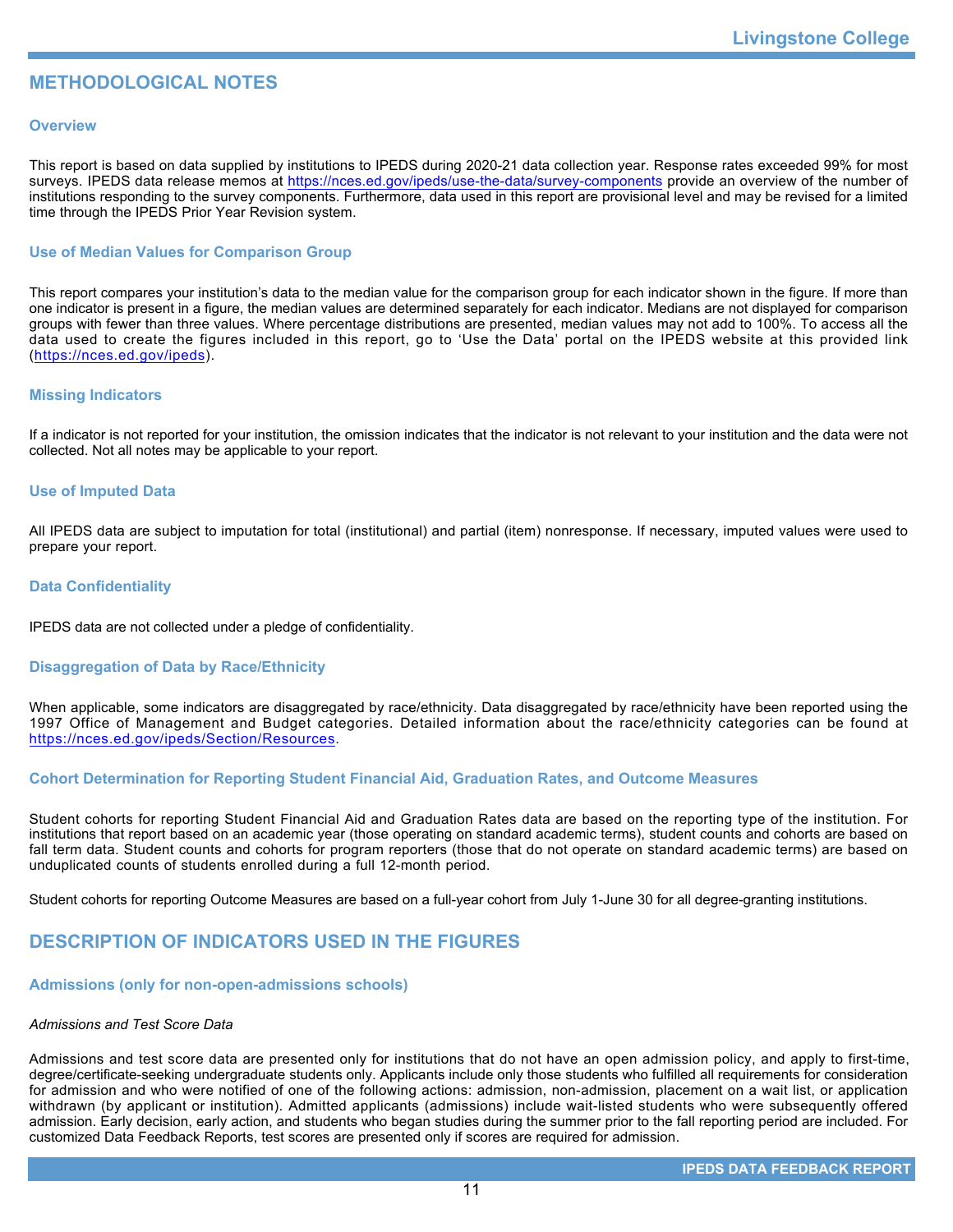# **Student Enrollment**

## *Enrollment Counts*

12-month Enrollment captures a cumulative unduplicated headcount of enrollment over the full 12-month period beginning July 1 and ending June 30. In contrast, Fall Enrollment captures number of students enrolled on a particular date in the fall. Fall enrollment is often referred to as a "snapshot" of an institution's enrollment at a specific time.

# *FTE Enrollment*

The full-time equivalent (FTE) enrollment used in this report is the sum of the institution's FTE undergraduate enrollment and FTE graduate enrollment (as calculated from or reported on the 12-month Enrollment component). Undergraduate and graduate FTE are estimated using 12-month instructional activity (credit and/or contact hours). See "Calculation of FTE Students (using instructional activity)" in the IPEDS Glossary at <https://surveys.nces.ed.gov/ipeds/VisGlossaryAll.aspx>.

# **Completions**

## *Completions and Completers*

Completions collects data on undergraduate and graduate completions and completers in a 12-month period. Completions are the counts of postsecondary awards granted where each award reported once but multiple awards may be reported for one recipient. Completers are the counts of students granted postsecondary awards. The count of completers is collected in two ways. The first way counts all completers, while the second way counts completers by award level (e.g., number of associate's completers, number of bachelor's completers).

# **Student Financial Aid**

#### *Financial Aid Recipients and Amounts*

Student Financial Aid collects the counts of undergraduate students awarded different types of financial aid and the total amounts of aid awarded. The average dollar amount of aid awarded is then calculated. In addition, Student Financial Aid collects counts of full-time, first-time undergraduate student awarded aid and amounts of aid, and counts and disbursed amounts for undergraduate and graduate students receiving military education benefits.

### **Charges and Average Net Price**

### *Average Institutional Net Price*

IPEDS collects data to calculate average net price at each institution for two groups of undergraduate students: those awarded grant and scholarship aid and those awarded Title IV federal aid.

Average net price is calculated for full-time, first-time degree/certificate-seeking undergraduates who were awarded grant or scholarship aid from the federal government, state/local government, or the institution anytime during the academic year. For public institutions, this includes only students who paid the in-state or in-district tuition rate. Other sources of grant aid are excluded. Average net price is generated by subtracting the average amount of federal, state/local government, and institutional grant and scholarship aid from the total cost of attendance. Total cost of attendance is the sum of published tuition and required fees (lower of in-district or in-state for public institutions), books and supplies, and the weighted average of room and board, and other expenses.

For the purpose of the IPEDS reporting, aid awarded refers to financial aid that was awarded to, and accepted by, a student. This amount may differ from the aid amount that is disbursed to a student.

### **Retention, Graduation Rates, and Outcome Measures**

### *Retention Rates*

Retention rates are measures of the rate at which students persist in their educational program at an institution, expressed as a percentage. For four-year institutions, this is the percentage of first-time bachelors (or equivalent) degree-seeking undergraduates from the previous fall who are again enrolled in the current fall. For all other institutions this is the percentage of first-time degree/certificate-seeking students from the previous fall who either re-enrolled or successfully completed their program by the current fall. The full-time retention rate is calculated using the percentage of full-time, first-time degree/certificate-seeking undergraduates, while the part-time rate is calculated using the percentage of part-time, first-time degree/certificate-seeking undergraduates.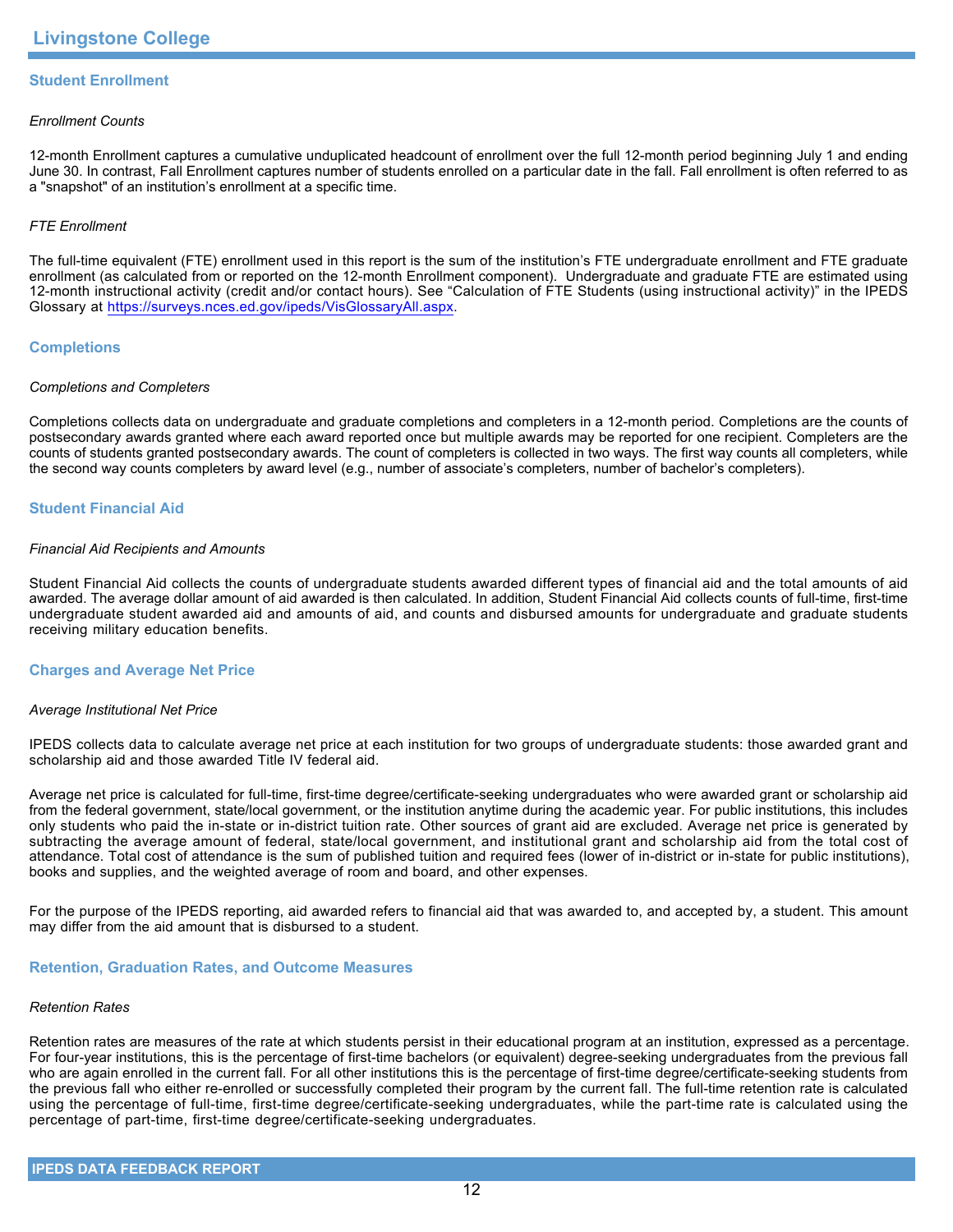#### *Graduation Rates and Transfer-out Rate*

Graduation rates are those developed to satisfy the requirements of the Student Right-to-Know Act and Higher Education Act, as amended, and are defined as the total number of individuals from a given cohort of full-time, first-time degree/certificate-seeking undergraduates who completed a degree or certificate within a given percent of normal time to complete all requirements of the degree or certificate program; divided by the total number of students in the cohort of full-time, first-time degree/certificate-seeking undergraduates minus any allowable exclusions. Institutions are permitted to exclude from the cohort students who died or were totally and permanently disabled; those who left school to serve in the armed forces or were called up to active duty; those who left to serve with a foreign aid service of the federal government, such as the Peace Corps; and those who left to serve on an official church mission.

A further extension of the traditional Graduation Rates (GR) component which carries forward 100% and 150% graduation rates data previously reported in the GR component is the Graduation Rates 200% (GR200) component, which requests information on any additional completers and exclusions from the cohort between 151% and 200% normal time for students to complete all requirements of their program of study.

Transfer-out rate is the total number of students from the cohort who are known to have transferred out of the reporting institution (without earning a degree/award) and subsequently re-enrolled at another institution within the same time period; divided by the same adjusted cohort (initial cohort minus allowable exclusions) as described above. Only institutions with a mission that includes providing substantial preparation for students to enroll in another eligible institution are required to report transfers out.

#### *Outcome Measures Data*

Alternative measures of student success are reported by degree-granting institutions to describe the outcomes of four degree/certificateseeking undergraduate student groups: First-time, full-time (FTFT); First-time, part-time (FTPT); Non-first-time, full-time entering (NFTFT); and Non-first-time, part-time entering (NFTPT). Additionally, each of the four cohorts collects data on two subcohorts: Pell grant recipients and non -Pell grant recipients. These measures provide the 4-year, 6-year, and 8-year award rates (or completions rates) after entering an institution. NCES calculates award rates by dividing a cohort's or subcohort's adjusted cohort into the number of total awards at 4-year, 6-year, and 8year status points.

The initial cohort can be revised and take allowable exclusions resulting in an adjusted cohort. Institutions are permitted to exclude from the initial cohort students who died or were totally and permanently disabled; those who left school to serve in the armed forces or were called up to active duty; those who left to serve with a foreign aid service of the federal government, such as the Peace Corps; and those who left to serve on an official church mission.

The highest award and the type of award (i.e., certificate, Associate's, or Bachelor's) are reported at each status point. For students who did not earn an undergraduate award after 8-years of entry, the enrollment statuses are reported as either still enrolled at the institution, or subsequently transferred out of the institution. Unlike the Graduation Rates data, all institutions must report on a full-year cohort (students entering July 1 of one year to June 30 to the next) and on their transfer out students, regardless if the institution has a mission that provides substantial transfer preparation.

### **Finance**

#### *Core Revenues*

Core revenues for public institutions reporting under GASB standards include tuition and fees; government (federal, state, and local) appropriations and operating and nonoperating grants/contracts; private gifts, grants, and contracts (private operating grants/contracts plus gifts and contributions from affiliated entities); sales and services of educational activities; investment income; other operating and nonoperating sources; and other revenues and additions (capital appropriations and grants and additions to permanent endowments). "Other core revenues" include federal appropriations, sales and services of educational activities, other operating and nonoperating sources, and other revenues and additions.

Core revenues for private, not-for-profit institutions (and a small number of public institutions) reporting under FASB standards include tuition and fees; government (federal, state, and local) appropriations and grants/contracts; private gifts, grants and contracts (including contributions from affiliated entities); investment return; sales and services of educational activities; and other sources (a generated category of total revenues minus the sum of core and noncore categories on the Finance component). "Other core revenues" include government (federal, state, and local) appropriations, sales and services of educational activities, and other sources.

Core revenues for private, for-profit institutions reporting under FASB standards include tuition and fees; government (federal, state, and local) appropriations and grants/contracts; private grants/ contracts; investment income; sales and services of educational activities; and other sources (a generated category of total revenues minus the sum of core and noncore categories on the Finance component). "Other core revenues" include government (federal, state, and local) appropriations and other sources.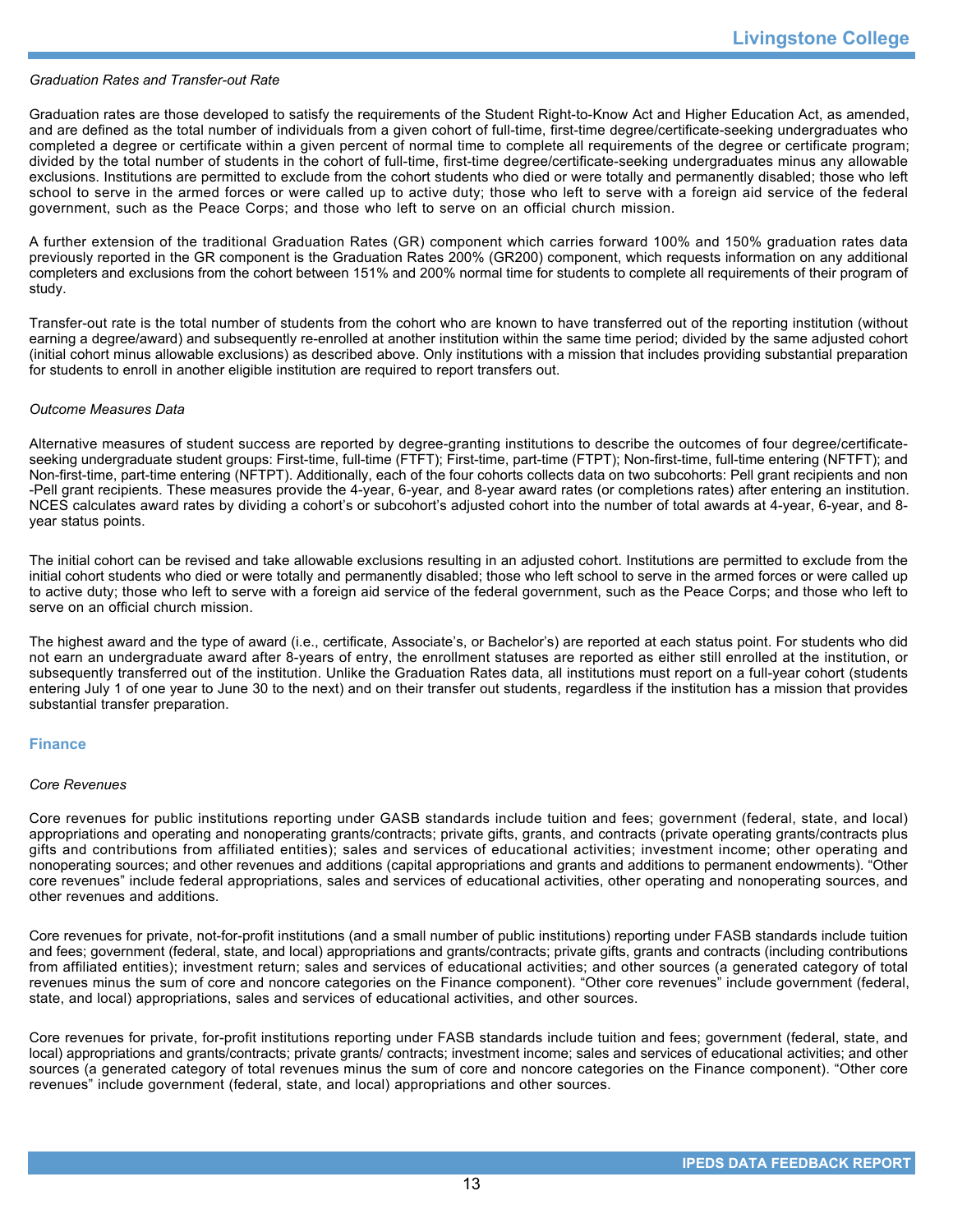At degree-granting institutions, core revenues exclude revenues from auxiliary enterprises (e.g., bookstores and dormitories), hospitals, and independent operations. Non-degree-granting institutions do no report revenue from auxiliary enterprises in a separate category, and thus may include these amounts in the core revenues from other sources.

# *Core Expenses*

Core expenses include expenses for instruction, research, public service, academic support, student services, institutional support, scholarships and fellowships (GASB) or net grant aid to students (FASB) and other expenses. Core expenses exclude expenses for auxiliary enterprises, hospitals, and independent operations. "Other core expenses" is the sum of grant aid/scholarships and fellowships and other expenses.

### *Endowment Assets*

Endowment assets, for public institutions under GASB standards, and private, not-for-profit institutions under FASB standards, include gross investments of endowment funds, term endowment funds, and funds functioning as endowment for the institution and any of its foundations and other affiliated organizations. Private, for-profit institutions under FASB do not hold or report endowment assets.

### *Salaries and Wages*

Salaries and wages for public institutions under GASB standards and private (not-for-profit and for-profit) institutions under FASB standards, include amounts paid as compensation for services to all employees regardless of the duration of service, and amounts made to or on behalf of an individual over and above that received in the form of a salary or wage.

# **Staff**

# *FTE Staff*

The full-time-equivalent (FTE) by occupational category is calculated by summing the total number of full-time staff and adding one-third of the total number of part-time staff. Occupational categories include instructional staff, research staff, public service staff, instructional support staff, management staff, and other occupations. Instructional staff are primarily engaged in teaching and do a combination of teaching, research, and/or public service. Research staff are staff whose primary function is research while public service staff are staff whose primary function is public service. Instructional support occupations include archivists, curators, and museum technicians; librarians and media collections specialists; librarian technicians; student and academic affairs and other education services occupations. Other staff include staff in service occupations; sales and related occupations; office and administrative support occupations; natural resources, construction, and maintenance occupations; production, transportation and material moving occupations; and military specific occupations. Graduate assistants are not included.

### *Equated Instructional Non-Medical Staff Salaries*

Institutions reported the number of full-time nonmedical instructional staff and their salary outlays by academic rank, gender, and the number of months worked (9-, 10-, 11-, and 12-months). Salary outlays for staff who worked 10-, 11-, and 12-months were equated to 9-months of work by multiplying the outlays reported for 10-months by 0.90, the outlays reported for 11 months by 0.818, and the outlays reported for 12 months by 0.75. The equated 10-, 11-, and 12-outlays were then added to the outlays for instructional staff that worked 9-months to generate a total 9-month equated salary outlay. The total 9-month equated outlay was then divided by total number of instructional non-medical staff to determine an equated 9-month average salary. This calculation was done for each academic rank. Salary outlays were not reported for staff that work less than 9-months and were excluded.

### *Student-to-Faculty Ratio*

Institutions can provide their institution's student-to-faculty ratio (i.e., student-to-instructional staff) for undergraduate programs or follow the NCES guidance in calculating their student-to-faculty ratio, which is as follows: the number of FTE students (using Fall Enrollment survey data) divided by total FTE instructional staff (using the total Primarily instruction + Instruction/research/public service staff reported in Human Resources component and adding any not primarily instructional staff that are teaching a credit course). For this calculation, FTE for students is equal to the number of the full-time students plus one-third the number of part-time students; FTE for instructional staff is similarly calculated. Students in "stand-alone" graduate or professional programs (such as, medicine, law, veterinary, dentistry, social work, or public health) and instructional staff teaching in these programs are excluded from the FTE calculations.